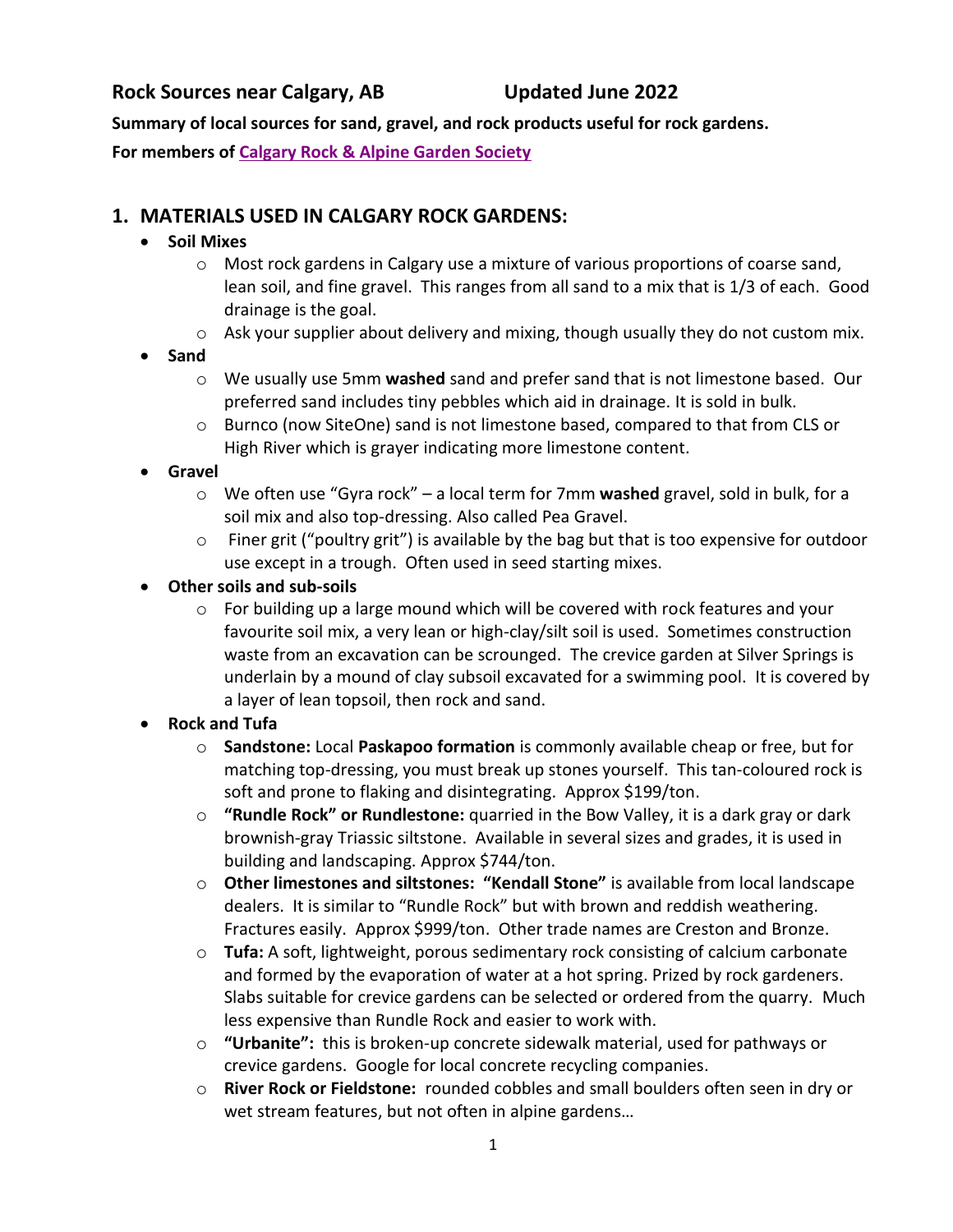## **2. SOURCES FOR MATERIALS:**

#### **Kamenka Quarry**

- o Rundlestone with warmer brownish tones
- o [Article from Rocky Mountain Outlook about](o%09https:/www.rmotoday.com/local-news/at-kamenka-quarry-every-stone-has-a-story-1568340) the quarry
- o Harvie Heights, AB. 403-812-0449. [Yellowpages](https://www.yellowpages.ca/bus/Alberta/Harvie-Heights/Rundle-Rock-Building-Stone-Kamenka-Quarry/8169409.html?redirect=autocomplete) has photos. By appointment only.
- o Used by Fergusons for front crevice garden

#### **Thunderstone Quarries**

- o [http://www.thunderstonequarry.com](http://www.thunderstonequarry.com/)
- o dark gray "Rundle Rock". Variable quality, and some crumbles when used as flagstones.
- $\circ$  Quarry is near Deadmans Flats, AB but many retailers in Calgary carry their products.

#### **BURNCO (as of 2022, SiteOne): Carries most sands, gravels, and rock types except Tufa**

### **[SiteOne \(formerly BURNCO\)](https://www.siteone.ca/) Landscape Supply**

|                      | <b>Calgary South</b> |
|----------------------|----------------------|
| <b>Balzac</b>        | 6924 - 13 Street SE  |
| 262111 Range Road 10 | Calgary, AB          |
| Balzac, AB           | 403-252-1131         |
| 403-252-1131         |                      |

#### **[Cochrane Landscape Supply:](https://shop.clslandscapesupply.com/service-lines/) Carries most sands, gravels, and rock types except Tufa**

| <b>CLS Landscape Supply - Cochrane</b> | <b>CLS Landscape Supply - Calgary</b> |
|----------------------------------------|---------------------------------------|
| 108 Railway Street East                | Bearspaw Road & Hwy 1A                |
| Cochrane, AB T4C 2C3                   | Calgary, AB T4C 2C3                   |
| 403-851-0900                           | 403-239-0600                          |

**[Ornamental Stone:](https://ornamentalstone.ca/)** Carries some gravels, and rock types as well as limited supply of boulders.

79 Prairie Place SE Calgary, AB 403-275-5550

-

#### **[New Riverbend Hardware](https://www.facebook.com/riverbendhardware/)**

- 330-8338 18 St SE, Calgary. 403-279-6700: pre-order **#2 (medium) or #3 (coarse) Silica Grit or Poultry Grit,** sold in 25 kg bags for about \$19 each.

**[Target Products Ltd](https://www.targetproducts.com/portfolio-item/poultry-grit/)** in the SE industrial area (403-279-8189) also sells Silica Grit for about \$12 per bag and may have other rock products of interest.

**High River [Landscape Products:](http://highriverlandscapeproducts.com/)** Carries some gravels and rock types except Tufa

403-601-2134, 411b 24 St SE, High River, AB